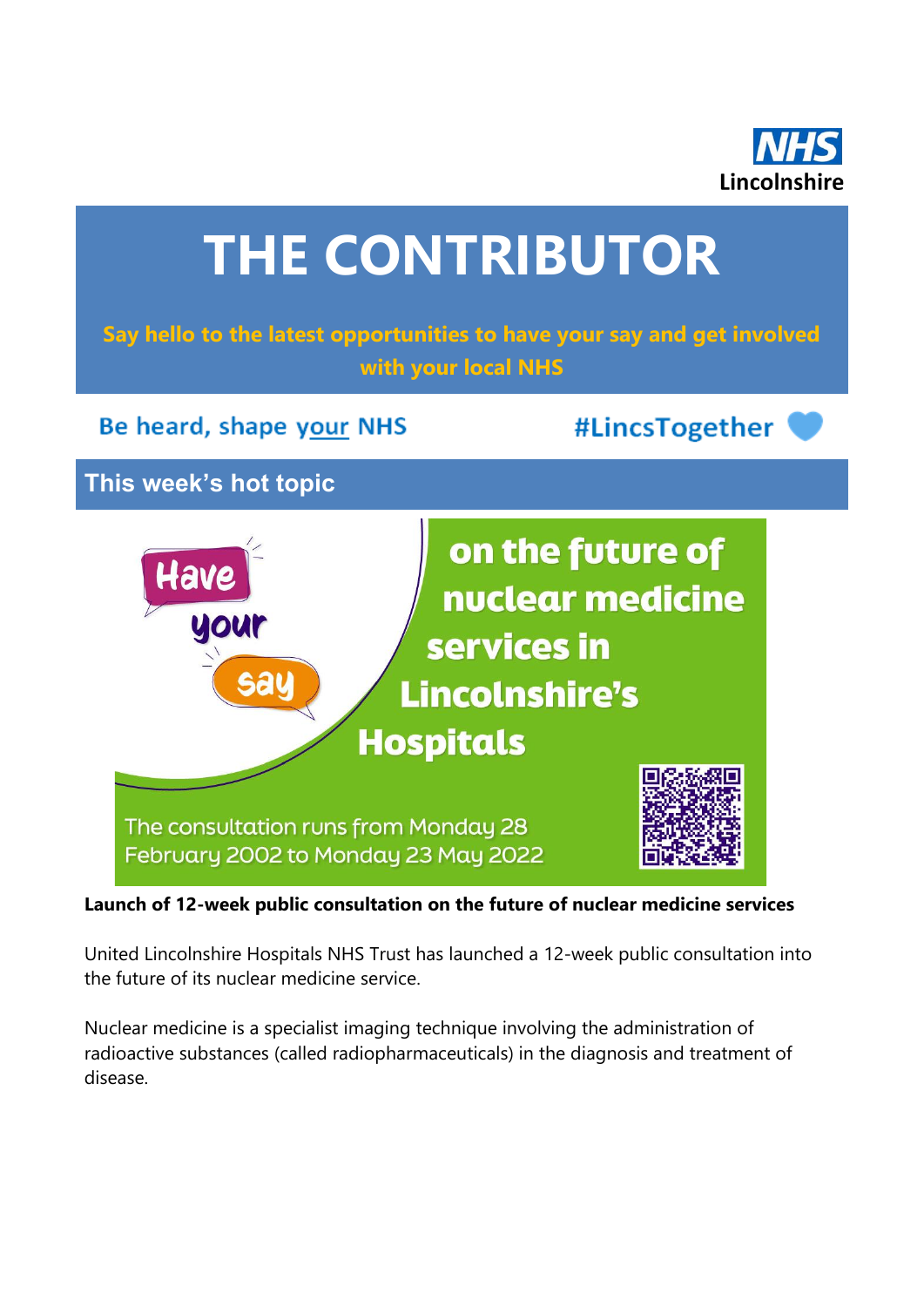There are over 20 different tests that nuclear medicine can perform and they look at conditions as diverse as Parkinson's disease to delayed gastric emptying. In ULHT hospitals, the most common tests performed are bone scans and heart scans.

The service is currently provided from three hospitals in Lincolnshire - Lincoln County Hospital, Grantham and District Hospital and Pilgrim Hospital, Boston. The service sees around 2,500 patients per year for very specialist tests.

The service has long faced challenges around staffing, aging equipment and sustainability, and therefore it has been deemed unsustainable in its current format.

The consultation is being launched on identified options to reduce the number of hospital sites that the service could be delivered from in future. These options have been developed by hospital clinicians, and shaped by patient representatives.

The options are:

- Option 1: Centralisation of the service at Lincoln
- Option 2: Centralisation of the service at two sites- Lincoln and Pilgrim

#### **The consultation will run until Monday 23 May 2022.**

Staff, patients and the public of Lincolnshire are invited to give their views as part of this consultation, ahead of a decision being made about the future of the service later this year.

We would welcome your support to encourage your members, constituents, staff and contacts to participate in this consultation.

To take part, please see the [consultation web page.](https://www.ulh.nhs.uk/about/have-your-say/sharing-your-views/nuclear-medicine-consultation/)

Feedback can also be provided in the following ways:

- [Fill in our survey](https://nhslincolnshire.qualtrics.com/jfe/form/SV_9AA8h9CoAvknTf0?Q_CHL=qr)
- Come along to one of our virtual consultation events on Microsoft Teams, details

below:

- o [Tuesday 8 March-](https://teams.microsoft.com/l/meetup-join/19%3ameeting_NmUwZDRlOWItNWU5Yi00ZjZkLThmMzktMWU1YTUwYjIzMmM5%40thread.v2/0?context=%7b%22Tid%22%3a%2281904315-5441-442d-b4ed-7170d5ab2b1b%22%2c%22Oid%22%3a%224bc8f871-af7b-4f52-bc25-22c790d21d7e%22%7d) 6.30pm-7.30pm
- o [Monday 28 March-](https://teams.microsoft.com/l/meetup-join/19%3ameeting_ZGZlNzA5YzktOWUzNy00Y2I4LTg3ZWYtZTdlODE4YjcwZTQx%40thread.v2/0?context=%7b%22Tid%22%3a%2281904315-5441-442d-b4ed-7170d5ab2b1b%22%2c%22Oid%22%3a%224bc8f871-af7b-4f52-bc25-22c790d21d7e%22%7d) 3pm-4pm
- o [Wednesday 13 April-](https://teams.microsoft.com/l/meetup-join/19%3ameeting_ZTcwZTYzNDMtZTJlMy00YjZlLTkwZjYtZjM2ODA4Y2JjNjMz%40thread.v2/0?context=%7b%22Tid%22%3a%2281904315-5441-442d-b4ed-7170d5ab2b1b%22%2c%22Oid%22%3a%224bc8f871-af7b-4f52-bc25-22c790d21d7e%22%7d) 6.30pm-7.30pm
- o [Tuesday 3 May-](https://teams.microsoft.com/l/meetup-join/19%3ameeting_YTQyMjhlYzQtZDQ4Ny00MDc2LTlhNmItN2JlODlkZTJkNzI5%40thread.v2/0?context=%7b%22Tid%22%3a%2281904315-5441-442d-b4ed-7170d5ab2b1b%22%2c%22Oid%22%3a%224bc8f871-af7b-4f52-bc25-22c790d21d7e%22%7d) 3pm-4pm
- Invite us to one of your meetings to discuss the service, by emailing [communications@ulh.nhs.uk](mailto:communications@ulh.nhs.uk)

**If you have any queries regarding the consultation, please contact the team on** 

**[communications@ulh.nhs.uk](mailto:communications@ulh.nhs.uk)**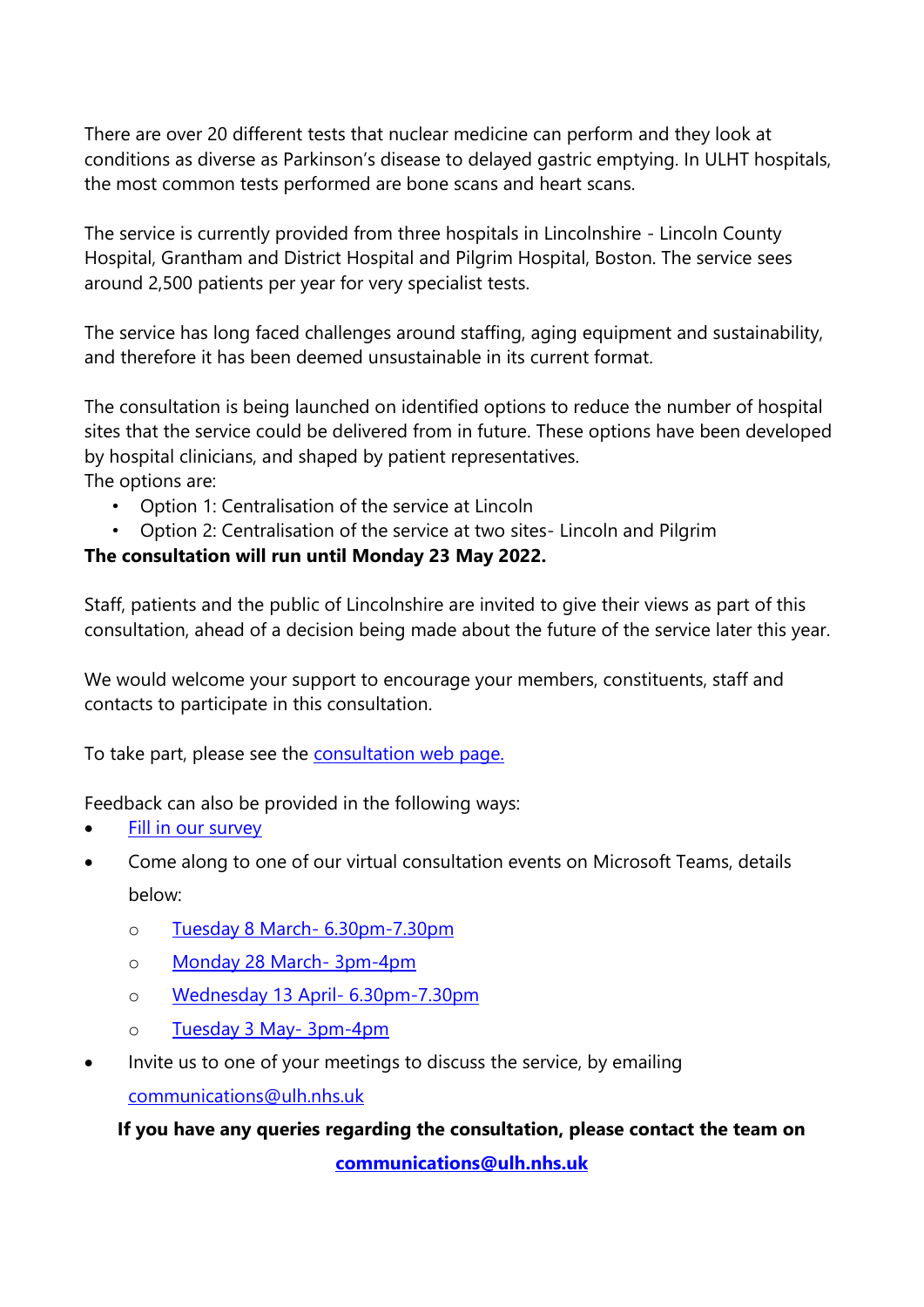# **Would you like to join our Cancer Expert Reference Group?**

#### **What is the Expert Reference Group (ERG)?**

An ERG is a group of patients or their carers who have lived experience of cancer care and treatment who by coming together are able to share their insight and experiences with staff from across Lincolnshire cancer services to inform and advise those services.

The aim is to enable you to be involved in discussions about developments, improvements, service evaluations and redesigns relating to cancer care.

We are looking for 20 patients to come together to form this Lincolnshire group and to be involved in discussions and designs around cancer care delivery, developments and improvements.

We want to hear our patients and carer voices, we want you to work with us to let your lived experience help us to be the best we can possibly be, we want to learn from your experiences.

Our ERG members will be ambassadors for our cancer services, helping us to ensure patients, the public and other relevant stakeholders are informed about the workings and strategic direction.

The ERG members will provide a diverse forum for influencing and contributing to discussions and helping services to plan and deliver the best possible care for our community.

**For further information please visit -** [Would you like to join our Cancer Expert Reference](https://lincolnshireccg.nhs.uk/would-you-like-to-join-our-cancer-expert-reference-group/)  Group? - [Lincolnshire CCG](https://lincolnshireccg.nhs.uk/would-you-like-to-join-our-cancer-expert-reference-group/) Email. lccg.lincscancer@nhs.net

## **Every-one would like your views on smart health technology**

Every-one is a Lincolnshire based charity working with Lincolnshire CCG and Helicon Health. We want to talk with people with different health conditions, and their families and carers, to see if 'smart' health technology could be useful for people in Lincolnshire. You can find out more about us here: <https://every-one.org.uk/>and<https://heliconhealth.co.uk/>

Examples of 'Smart' health technology are phone apps, or wearable devices – like patches or special watch like devices such as a 'Fitbit'.

These devices can read and monitor your vital signs and provide you and your GP or specialist with day-to-day information about your health condition. They could still call you in for an appointment if it was necessary.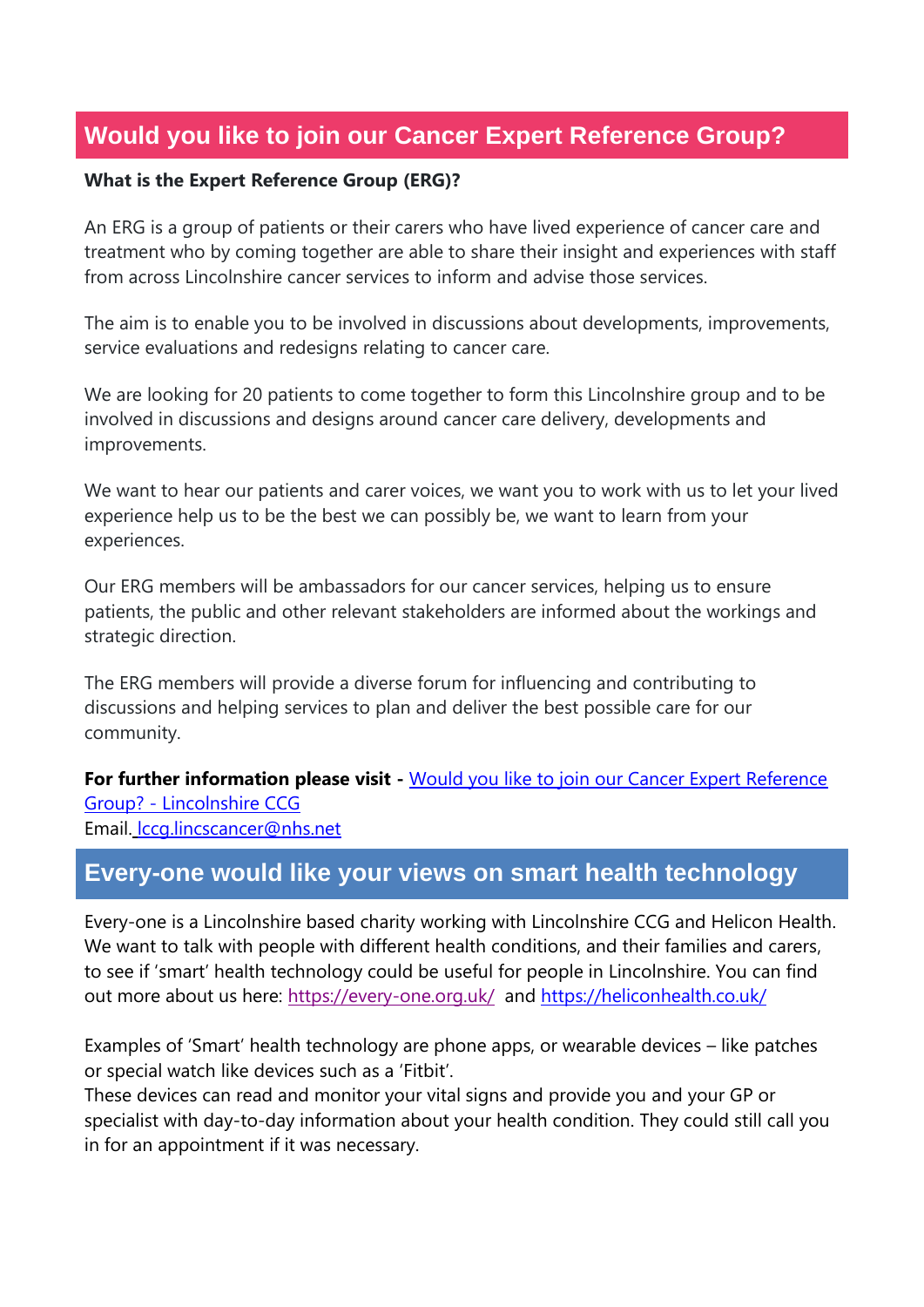To join us at one of our online conversations for patients and family carers please see links below -

- Thursday 10<sup>th</sup> March 10:00-11:30 <https://bit.ly/3hIRAvp>
- Friday 11th March 09:00-10:00 <https://bit.ly/3tydnvi>
- Tuesday 15<sup>th</sup> March 10:00-11:30 https://bit.ly/3vHipfL
- Wednesday 16th March 14:00-15:00 <https://bit.ly/3KopuBL>

To feedback via our questionnaire please click on the following link - <https://bit.ly/3Ke93Yx>

Should you require any further information please contact Colin. Hopkirk@every-one.org.uk

# **NHS Lincolnshire Citizens Panel – hearing from local communities**

We are keen to hear from people who are from our **BAME** and **Eastern European** communities by asking you to sign up to our Citizens Panel! A Citizens' Panel is a sample of residents who have volunteered to take part in regular research and questionnaires.

For more information please visit - [NHS Lincolnshire Citizens' Panel -](https://lincolnshireccg.nhs.uk/citizenpanel/) Lincolnshire CCG

### **National No Smoking Day 9 th March 2022**

This years No Smoking Day is 9<sup>th</sup> March 2022. There are plenty of tools and support available to help you live life smokefree. For further information please see the links below. [National No Smoking Day](https://gbr01.safelinks.protection.outlook.com/?url=https%3A%2F%2Fwww.todayistheday.co.uk%2F&data=04%7C01%7CPaul.Johnson%40lincolnshire.gov.uk%7C7a87f5eb51704a02ebb708d9fd10e631%7Cb4e05b92f8ce46b59b2499ba5c11e5e9%7C0%7C0%7C637819071292045068%7CUnknown%7CTWFpbGZsb3d8eyJWIjoiMC4wLjAwMDAiLCJQIjoiV2luMzIiLCJBTiI6Ik1haWwiLCJXVCI6Mn0%3D%7C3000&sdata=PwMkjWebZUphFp5YajtPQzlWFOEx%2FI%2BpsS0tbxOnCcc%3D&reserved=0) [www.ash.org.uk](http://www.ash.org.uk/) [The NHS Smokefree Pledge](https://smokefreeaction.org.uk/smokefree-nhs/nhs-smokefree-pledge/) – Smokefree Action Coalition [Local Government Declaration on Tobacco Control](https://smokefreeaction.org.uk/declarationsindex-html/) – Smokefree Action Coalition

## **Partner Activities and Events**

#### **Lincolnshire Rural Support Network is recruiting….**

Health screening is a key part of the service LRSN offers Lincolnshire's rural and farming community, and we are expanding our services. As well as our permanent healthcare clinics at Louth Livestock Market and Spalding Horticultural Auction, this spring sees the launch of our mobile health screening unit, our Health Hut. We'll need two part-time nurses to help us run this new outreach service. If you are a registered, qualified nurse, with experience in undertaking health checks, you could join our team.

For further information please visit - [Come and work for LRSN -](https://www.lrsn.co.uk/whats-happening/latest-news/come-and-work-for-lrsn/) LRSN - Lincolnshire Rural [Support Network](https://www.lrsn.co.uk/whats-happening/latest-news/come-and-work-for-lrsn/)

**Fighting Fit – Mablethorpe**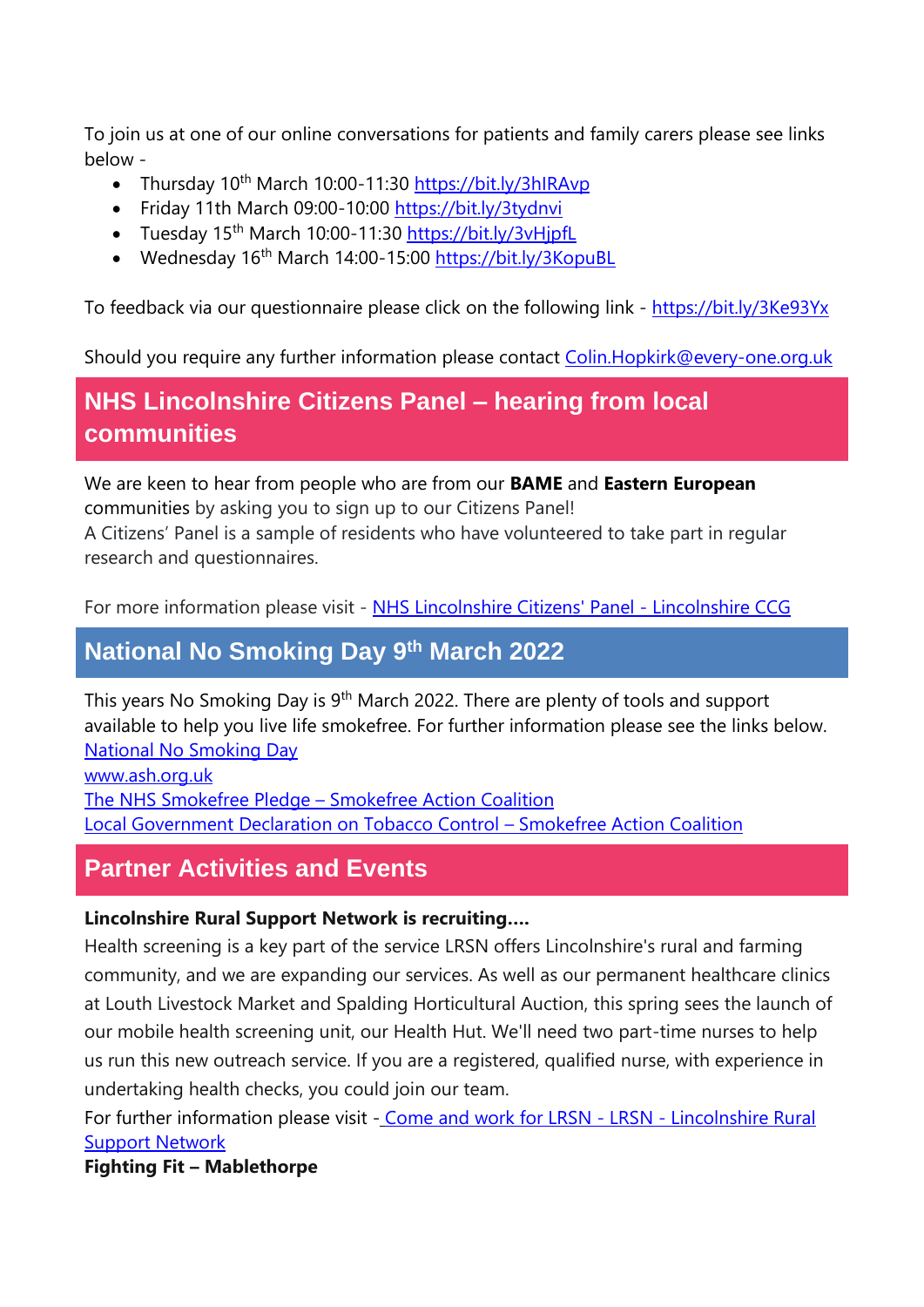Fighting Fit is designed to help you to maintain or increase physical activity levels at a pace that suits you and support you in the fight against cancer and long-term health conditions. We will help you build your strength, motivation and physical ambitions, and be here to put the kettle on and talk things through when you need it.

For further information and to book please visit -

<https://www.lincolncityfoundation.com/fightingfit>

Tel. 07305 108167 Email. health@lincolncityfoundation.co.uk

### **Preparation for Parenting – Free group session**

FREE baby boxes are now available for families to collect from participating Children's Centres, after you attend the antenatal session 'Preparation for Parenting' on Zoom.

Book your place now, using the following links:

Wednesday 23rd March 1pm – 2.30pm

<https://us02web.zoom.us/meeting/register/tZwpduGgrTsvHNxHZys6ABnXLajv-GLOR-X1> For more information, please contact your local Childrens Centre.

If you are having issues registering for the classes online email **beststart@eyalliance.org.uk** 

### **Carers First – Chatter Cake Events!**

Chatter Cake is an exciting new programme put together for women of East Lindsey with a goal of helping to boost confidence, improve resilience and create a sense of belonging. The project aims to reduce feelings of isolation and loneliness and to support women to improve their mental health, reducing risk of breakdown, self-harm, and suicide. We will help our beneficiaries to build their own support networks with people who share similar interests and understand some of the challenges they face.

- 8th March 1pm Afternoon Tea Skegness
- 28th March 11:30am Willow Weaving Workshop Louth
- 7th April 10am-12pm Tea & Tech Event Horncastle
- 19th April 10am Great Lincs Bake Off Louth,
- 19<sup>th</sup> April 7:30pm 20th Virtual Bingo
- 11th May 1pm Afternoon Tea Alvingham
- 26th May 12pm Jewellery Making Workshop Cleethorpes

All events are free to beneficiaries thanks to funding from Lincolnshire County Council. For more information please contact –

Email. Hannah.key@carersfirst.org.uk or Tel. 07391 418586.

## **Could your organisation be the next Community Information Point (CIP)?**

Calling all Charities & Community Groups in Louth, Skegness & Mablethorpe! Could your organisation be the next Community Information point (CIP)?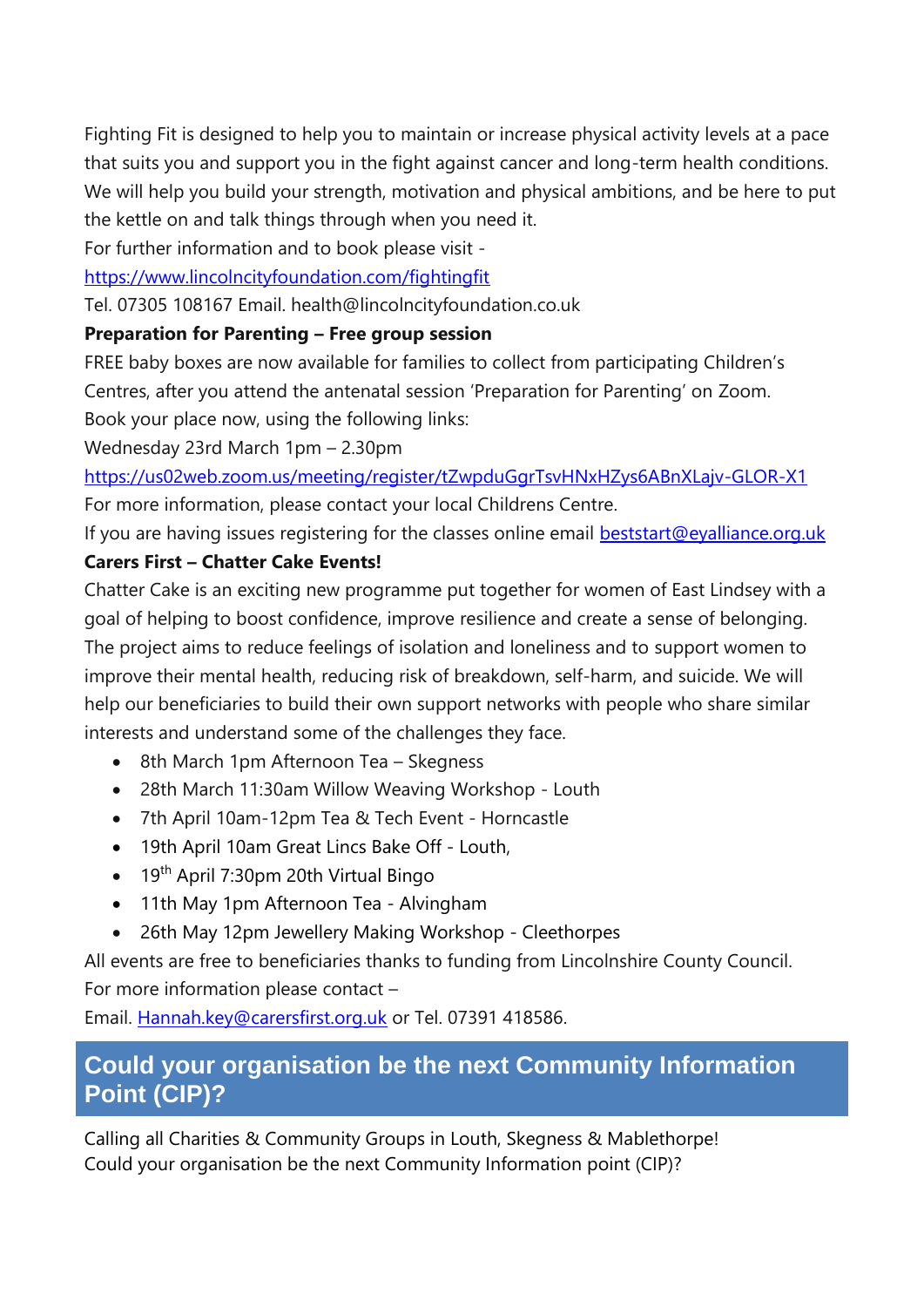Help provide people with friendly and impartial support, information and referral details for things like health services, wellbeing and social care support, local charities and help people understand where to go for benefits advice, or assistance with debts or money management.

Learn more by contacting [lynnettepryke@lincolnshirecvs.org.uk](mailto:lynnettepryke@lincolnshirecvs.org.uk)

# **Covid 'pop up' clinics**

Dates available in Boston and Lincoln up to  $12<sup>th</sup>$  March – **Fenside Community Centre, Taverner Road, Boston, PE21 8NL** 12<sup>th</sup> March, 12-7pm **Bridge Church, Portland Street, Lincoln, LN5 7NN** 12th March, 10am-4pm For further information and alternative clinics please visit - Coronavirus (Covid-19) [vaccinations in Lincolnshire -](https://lincolnshireccg.nhs.uk/grab-a-jab/) Lincolnshire CCG

## **Covid booster and Flu vaccinations available for those who are eligible**

#### **Booster Vaccines**

If you're eligible, you can pre-book your COVID-19 booster appointment from five months (152 days) after your second dose. Book or manage a booster dose of the coronavirus (COVID-19) vaccine at [http://ow.ly/LtuE50GLero](http://ow.ly/LtuE50GLero?fbclid=IwAR3XJEWleqYaBsRKKEZvzOQTPhh6xJMHMX7CjAbY_UUfz6ZWyBf0D1-L7zQ)

#### **Flu Vaccines**

Many adults, most children and all pregnant women are eligible for a free flu vaccine. Find out who is eligible and where you can get the flu vaccine at [www.nhs.uk/wintervaccinations](http://www.nhs.uk/wintervaccinations?fbclid=IwAR1SzErYHhJMDfl_VlN1aZcnq-67N6npy7XQ2Y4ZA4Yp1fEVZXhfvNfkDrs)

## **Get involved with surrounding CCGs**

## **If you live on the border of Lincolnshire, you may access some of your healthcare outside the county**

If you want to be involved and have you say regarding health and care services outside of Lincolnshire, follow the below link:

### **[Get Involved with surrounding CCGs](https://lincolnshireccg.nhs.uk/get-involved/how-to-get-involved/get-involved-with-surrounding-ccgs/) – Lincolnshire CCG**

### **Hot off the press**

**Keep up to date with the latest news and what's happening across Lincolnshire NHS**